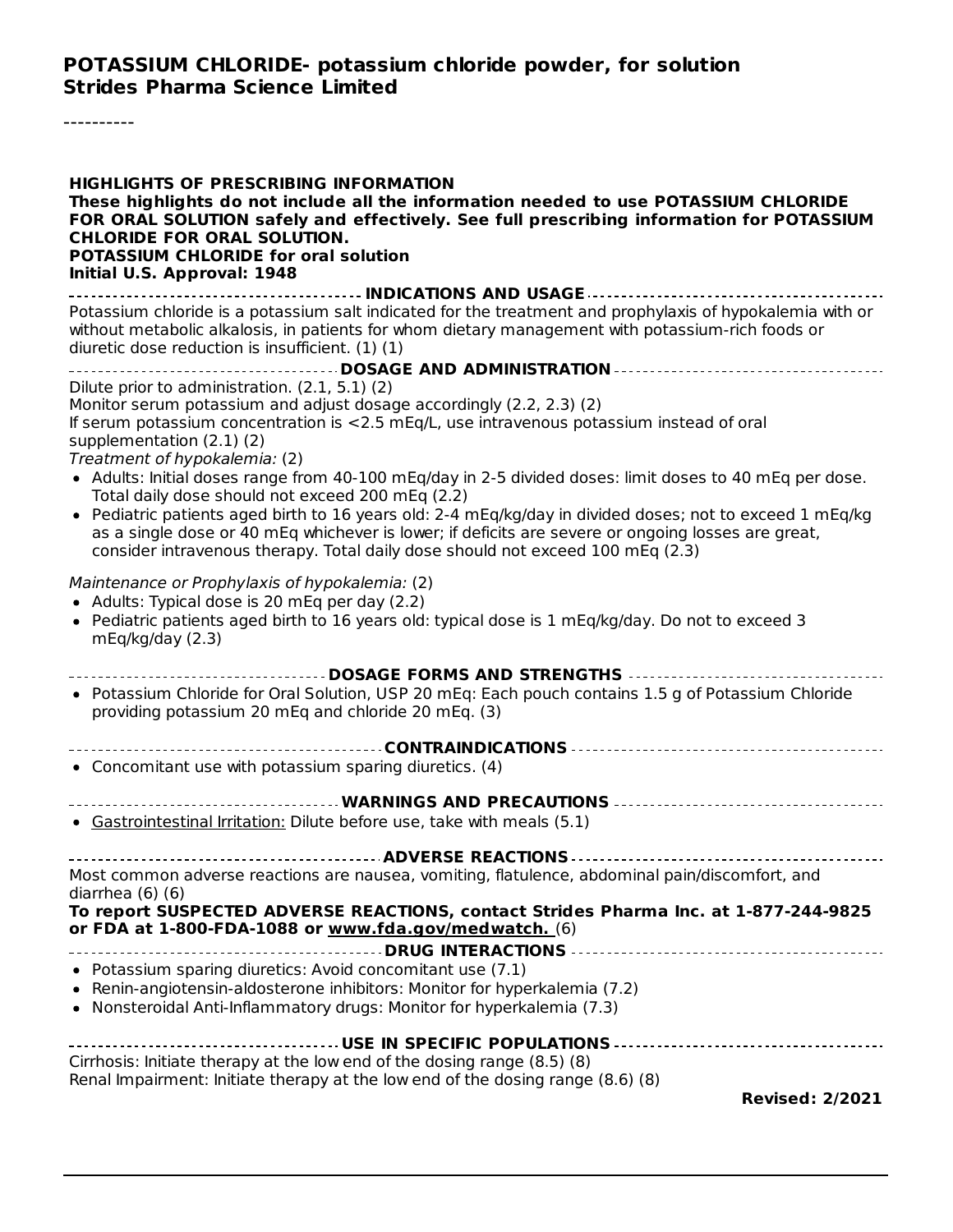#### **FULL PRESCRIBING INFORMATION: CONTENTS\***

#### **1 INDICATIONS AND USAGE**

## **2 DOSAGE AND ADMINISTRATION**

- 2.1 Administration and Monitoring
- 2.2 Adult Dosing
- 2.3 Pediatric Dosing

## **3 DOSAGE FORMS AND STRENGTHS**

**4 CONTRAINDICATIONS**

# **5 WARNINGS AND PRECAUTIONS**

5.1 Gastrointestinal Irritation

# **6 ADVERSE REACTIONS**

## **7 DRUG INTERACTIONS**

- 7.1 Potassium-Sparing Diuretics
- 7.2 Renin-Angiotensin-Aldosterone System Inhibitors
- 7.3 Nonsteroidal Anti-Inflammatory Drugs (NSAIDs)

# **8 USE IN SPECIFIC POPULATIONS**

- 8.1 Pregnancy
- 8.2 Lactation
- 8.4 Pediatric Use
- 8.5 Geriatric Use
- 8.6 Cirrhotics
- 8.7 Renal Impairment

# **10 OVERDOSAGE**

- 10.1 Symptoms
- 10.2 Treatment
- **11 DESCRIPTION**

# **12 CLINICAL PHARMACOLOGY**

- 12.1 Mechanism of Action
- 12.3 Pharmacokinetics

## **16 HOW SUPPLIED/STORAGE AND HANDLING**

 $\ast$  Sections or subsections omitted from the full prescribing information are not listed.

## **FULL PRESCRIBING INFORMATION**

# **1 INDICATIONS AND USAGE**

Potassium Chloride is indicated for the treatment and prophylaxis of hypokalemia with or without metabolic alkalosis, in patients for whom dietary management with potassiumrich foods or diuretic dose reduction is insufficient.

# **2 DOSAGE AND ADMINISTRATION**

## **2.1 Administration and Monitoring**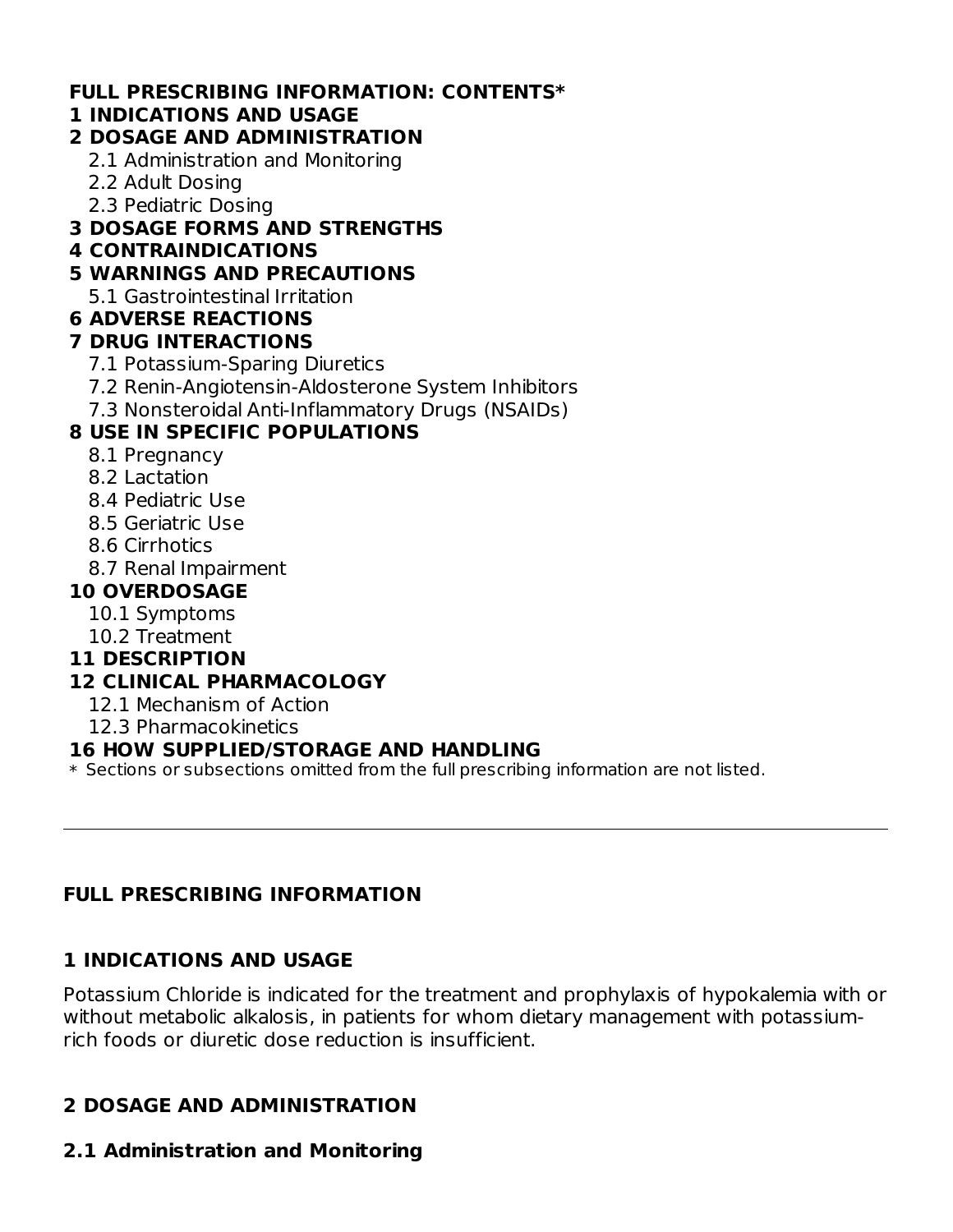## Monitoring

Monitor serum potassium and adjust dosages accordingly. For treatment of hypokalemia, monitor potassium levels daily or more often depending on the severity of hypokalemia until they return to normal. Monitor potassium levels monthly to biannually for maintenance or prophylaxis.

The treatment of potassium depletion, particularly in the presence of cardiac disease, renal disease, or acidosis requires careful attention to acid-base balance, volume status, electrolytes, including magnesium, sodium, chloride, phosphate, and calcium, electrocardiograms and the clinical status of the patient. Correct volume status, acidbase balance and electrolyte deficits as appropriate.

#### Administration

Dilute the contents of 1 pouch of potassium chloride for oral solution in at least 4 ounces of cold water [see Warnings and Precautions (5.1)].

Take with meals or immediately after eating.

If serum potassium concentration is <2.5 mEq/L, use intravenous potassium instead of oral supplementation.

# **2.2 Adult Dosing**

#### Treatment of hypokalemia:

Daily dose range from 40 to 100 mEq. Give in 2 to 5 divided doses: limit doses to 40 mEq per dose. The total daily dose should not exceed 200 mEq in a 24 hour period.

#### Maintenance or Prophylaxis

Typical dose is 20 mEq per day. Individualize dose based upon serum potassium levels.

Studies support the use of potassium replacement in digitalis toxicity. When alkalosis is present, normokalemia and hyperkalemia may obscure a total potassium deficit. The advisability of use of potassium replacement in the setting of hyperkalemia is uncertain.

# **2.3 Pediatric Dosing**

#### Treatment of hypokalemia:

Pediatric patients aged birth to 16 years old: The initial dose is 2 to 4 mEq/kg/day in divided doses; do not exceed as a single dose 1 mEq/kg or 40 mEq, whichever is lower; maximum daily doses should not exceed 100 mEq. If deficits are severe or ongoing losses are great, consider intravenous therapy.

#### Maintenance or Prophylaxis

Pediatric patients aged birth to 16 years old: Typical dose is 1 mEq/kg/day. Do not exceed 3 mEq/kg/day.

## **3 DOSAGE FORMS AND STRENGTHS**

Each pouch contains 1.5 g of potassium chloride supplying 20 mEq of potassium and 20 mEq of chloride.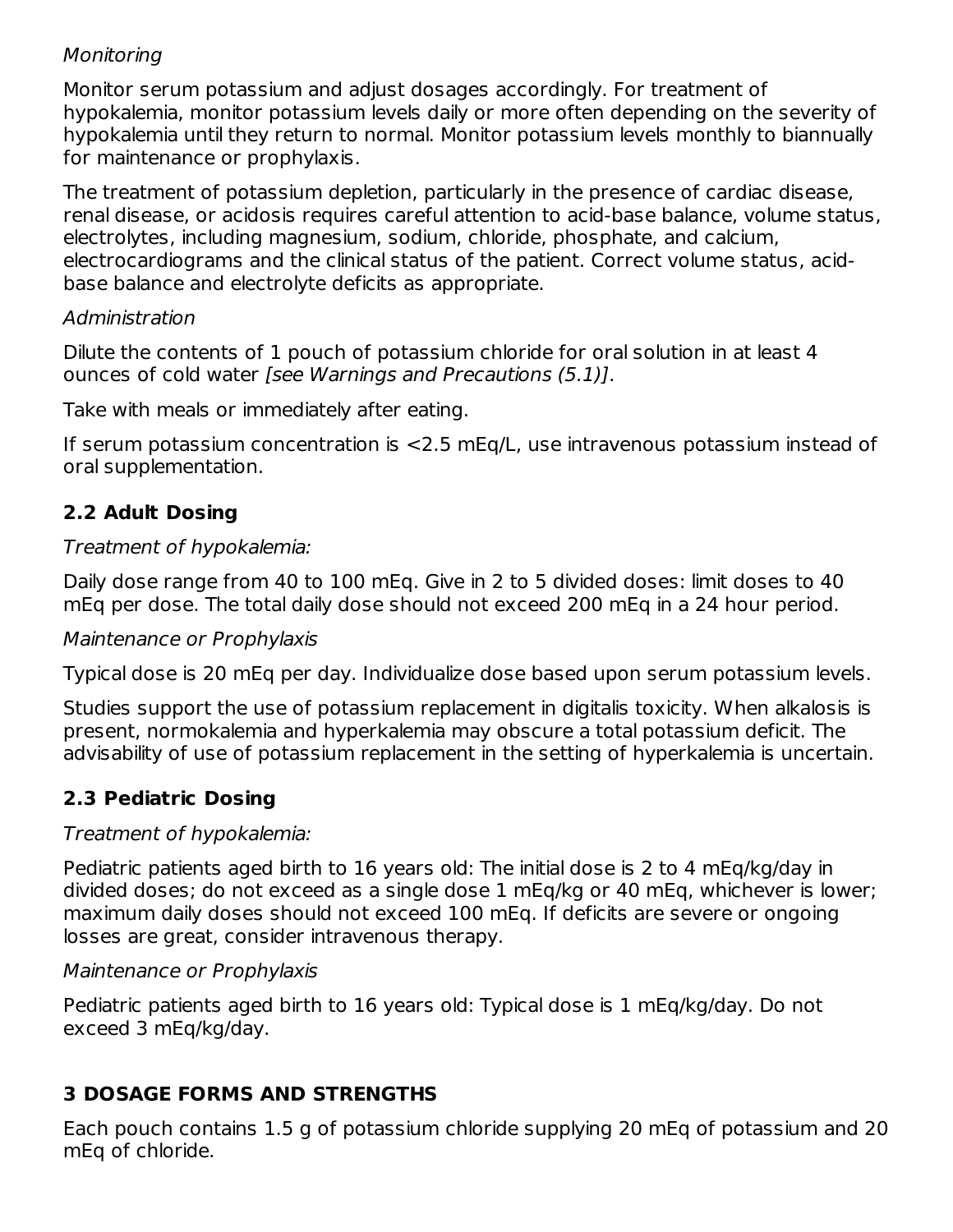# **4 CONTRAINDICATIONS**

Potassium chloride is contraindicated in patients on potassium sparing diuretics.

# **5 WARNINGS AND PRECAUTIONS**

#### **5.1 Gastrointestinal Irritation**

May cause gastrointestinal irritation. Increased dilution of the solution and taking with meals may reduce gastrointestinal irritation. [see Dosage and Administration (2.1)]

# **6 ADVERSE REACTIONS**

The most common adverse reactions to oral potassium salts are nausea, vomiting, flatulence, abdominal pain/discomfort, and diarrhea.

# **7 DRUG INTERACTIONS**

#### **7.1 Potassium-Sparing Diuretics**

Use with potassium-sparing diuretics can produce severe hyperkalemia. Avoid concomitant use.

#### **7.2 Renin-Angiotensin-Aldosterone System Inhibitors**

Drugs that inhibit the renin-angiotensin-aldosterone system (RAAS) including angiotensin converting enzyme (ACE) inhibitors, angiotensin receptor blockers (ARBs), spironolactone, eplerenone, or aliskiren produce potassium retention by inhibiting aldosterone production. Closely monitor potassium in patients receiving concomitant RAAS therapy.

## **7.3 Nonsteroidal Anti-Inflammatory Drugs (NSAIDs)**

NSAIDS may produce potassium retention by reducing renal synthesis of prostaglandin E and impairing the renin-angiotensin system. Closely monitor potassium in patients on concomitant NSAIDs.

# **8 USE IN SPECIFIC POPULATIONS**

## **8.1 Pregnancy**

There are no human data related to use of Potassium Chloride during pregnancy, and animal studies have not been conducted. Potassium supplementation that does not lead to hyperkalemia is not expected to cause fetal harm.

The background risk for major birth defects and miscarriage in the indicated population is unknown. All pregnancies have a background risk of birth defect, loss, or other adverse outcomes. In the U.S. general population, the estimated background risk of major birth defects and miscarriage in clinically recognized pregnancies is 2-4% and 15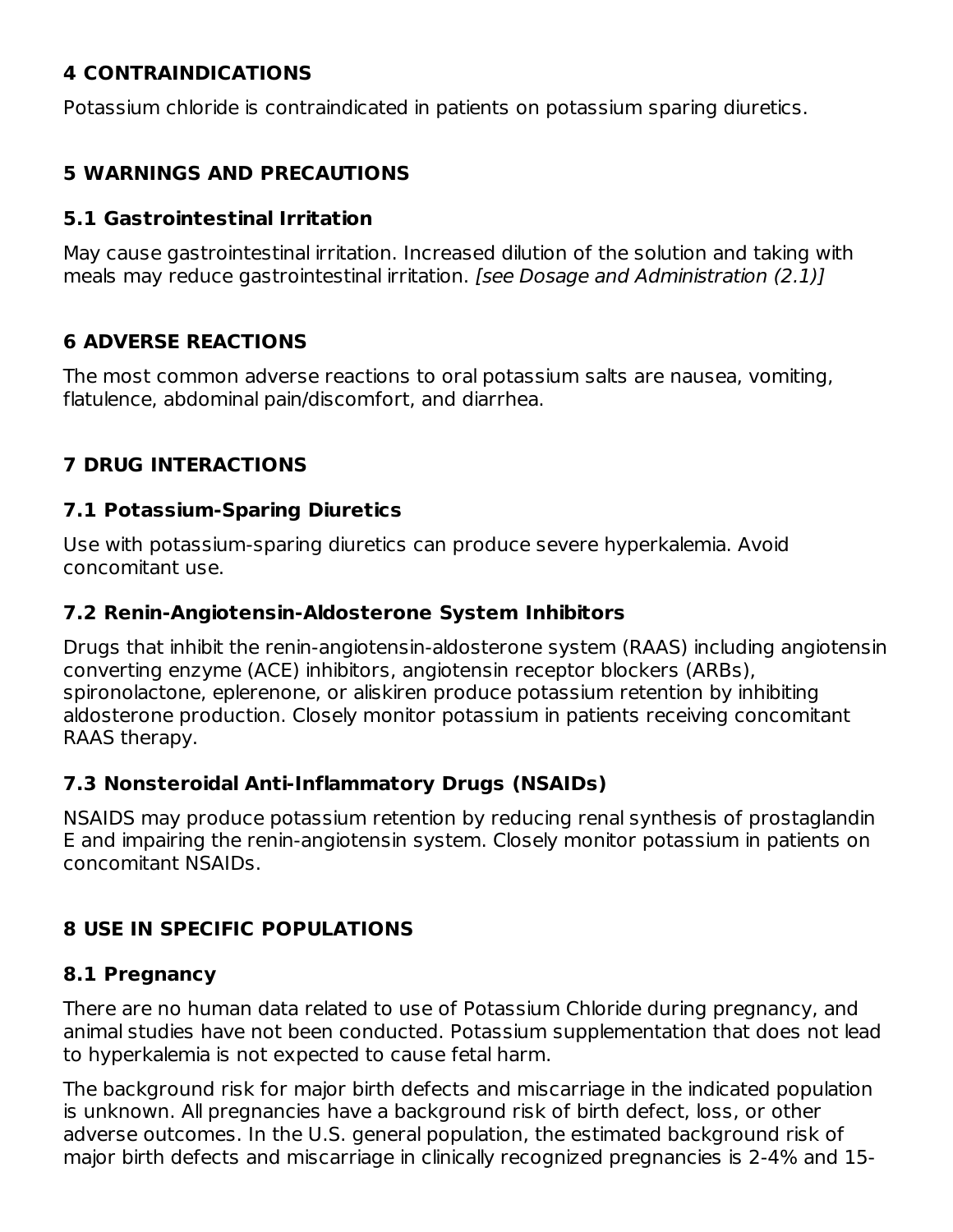20%, respectively.

## **8.2 Lactation**

#### Risk Summary

The normal potassium ion content of human milk is about 13 mEq per liter. Since potassium from oral supplements such as Potassium Chloride becomes part of the body potassium pool, as long as body potassium is not excessive, the contribution of potassium chloride supplementation should have little or no effect on the level in human milk.

## **8.4 Pediatric Use**

Clinical trial data from published literature have demonstrated the safety and effectiveness of potassium chloride in children with diarrhea and malnutrition from birth to 16 years.

#### **8.5 Geriatric Use**

Clinical studies of Potassium Chloride did not include sufficient numbers of subjects aged 65 and over to determine whether they respond differently from younger subjects. Other reported clinical experience has not identified differences in responses between the elderly and younger patients. In general, dose selection for an elderly patient should be cautious, usually starting at the low end of the dosing range, reflecting the greater frequency of decreased hepatic, renal, or cardiac function, and of concomitant disease or other drug therapy.

This drug is known to be substantially excreted by the kidney, and the risk of toxic reactions to this drug may be greater in patients with impaired renal function. Because elderly patients are more likely to have decreased renal function, care should be taken in dose selection, and it may be useful to monitor renal function.

## **8.6 Cirrhotics**

Patients with cirrhosis should usually be started at the low end of the dosing range, and the serum potassium level should be monitored frequently. [see Clinical Pharmacology (12.3)].

## **8.7 Renal Impairment**

Patients with renal impairment have reduced urinary excretion of potassium and are at substantially increased risk of hyperkalemia. Patients with impaired renal function, particularly if the patient is on ACE inhibitors, ARBs, or nonsteroidal anti-inflammatory drugs should usually be started at the low end of the dosing range because of the potential for development of hyperkalemia. The serum potassium level should be monitored frequently. Renal function should be assessed periodically.

# **10 OVERDOSAGE**

## **10.1 Symptoms**

The administration of oral potassium salts to persons with normal excretory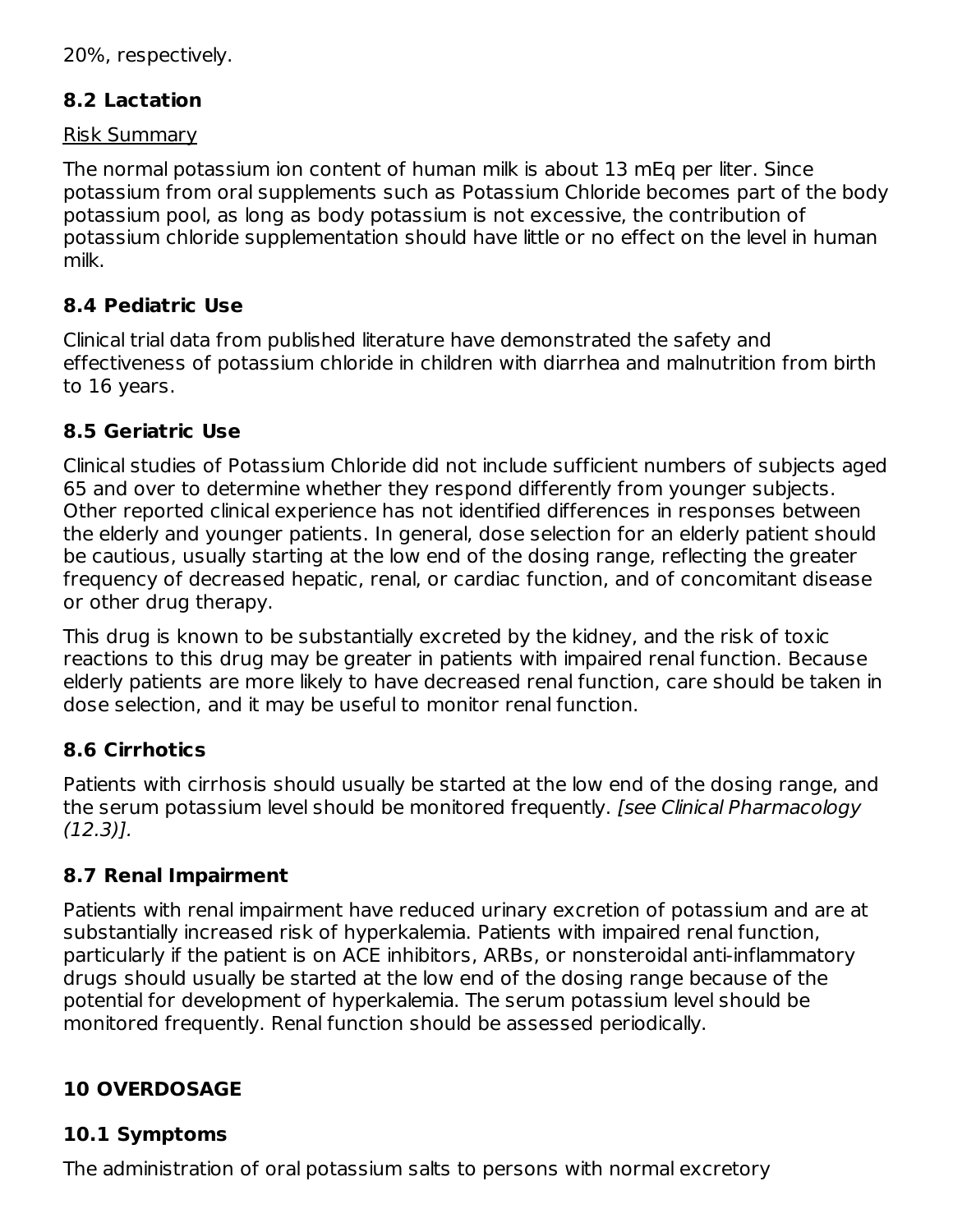mechanisms for potassium rarely causes serious hyperkalemia. However, if excretory mechanisms are impaired or if potassium is administered too rapidly potentially fatal hyperkalemia can result.

Hyperkalemia is usually asymptomatic and may be manifested only by an increased serum potassium concentration (6.5–8.0 mEq/L) and characteristic electrocardiographic changes (peaking of T-waves, loss of P-waves, depression of S-T segment, and prolongation of the QT-interval). Late manifestations include muscle paralysis and cardiovascular collapse from cardiac arrest (9–12 mEq/L).

# **10.2 Treatment**

Treatment measures for hyperkalemia include the following:

- 1. Monitor closely for arrhythmias and electrolyte changes.
- 2. Eliminate foods and medications containing potassium and of any agents with potassium-sparing properties such as potassium-sparing diuretics, ARBS, ACE inhibitors, NSAIDS, certain nutritional supplements and many others.
- 3. Administer intravenous calcium gluconate if the patient is at no risk or low risk of developing digitalis toxicity.
- 4. Administer intravenously 300 to 500 mL/hr of 10% dextrose solution containing 10 to 20 units of crystalline insulin per 1000 mL.
- 5. Correct acidosis, if present, with intravenous sodium bicarbonate.
- 6. Use exchange resins, hemodialysis, or peritoneal dialysis.

In patients who have been stabilized on digitalis, too rapid a lowering of the serum potassium concentration can produce digitalis toxicity.

# **11 DESCRIPTION**

Potassium Chloride is a white crystalline or colorless solid. It is soluble in water and slightly soluble in alcohol. Chemically, Potassium Chloride is K-Cl with a molecular mass of 74.55.

Each pouch of light pink to orange color powder contains 1.5 g of potassium chloride, USP, which is equivalent to potassium 20 mEq and chloride 20 mEq and the following inactive ingredients: citric acid anhydrous, colloidal silicon dioxide, FD&C Yellow #6, natural and artificial orange flavor, and sucralose.

# **12 CLINICAL PHARMACOLOGY**

# **12.1 Mechanism of Action**

The potassium ion (K+) is the principal intracellular cation of most body tissues. Potassium ions participate in a number of essential physiological processes including the maintenance of intracellular tonicity; the transmission of nerve impulses; the contraction of cardiac, skeletal, and smooth muscle; and the maintenance of normal renal function.

The intracellular concentration of potassium is approximately 150 to 160 mEq per liter. The normal adult plasma concentration is 3.5 to 5 mEq per liter. An active ion transport system maintains this gradient across the plasma membrane.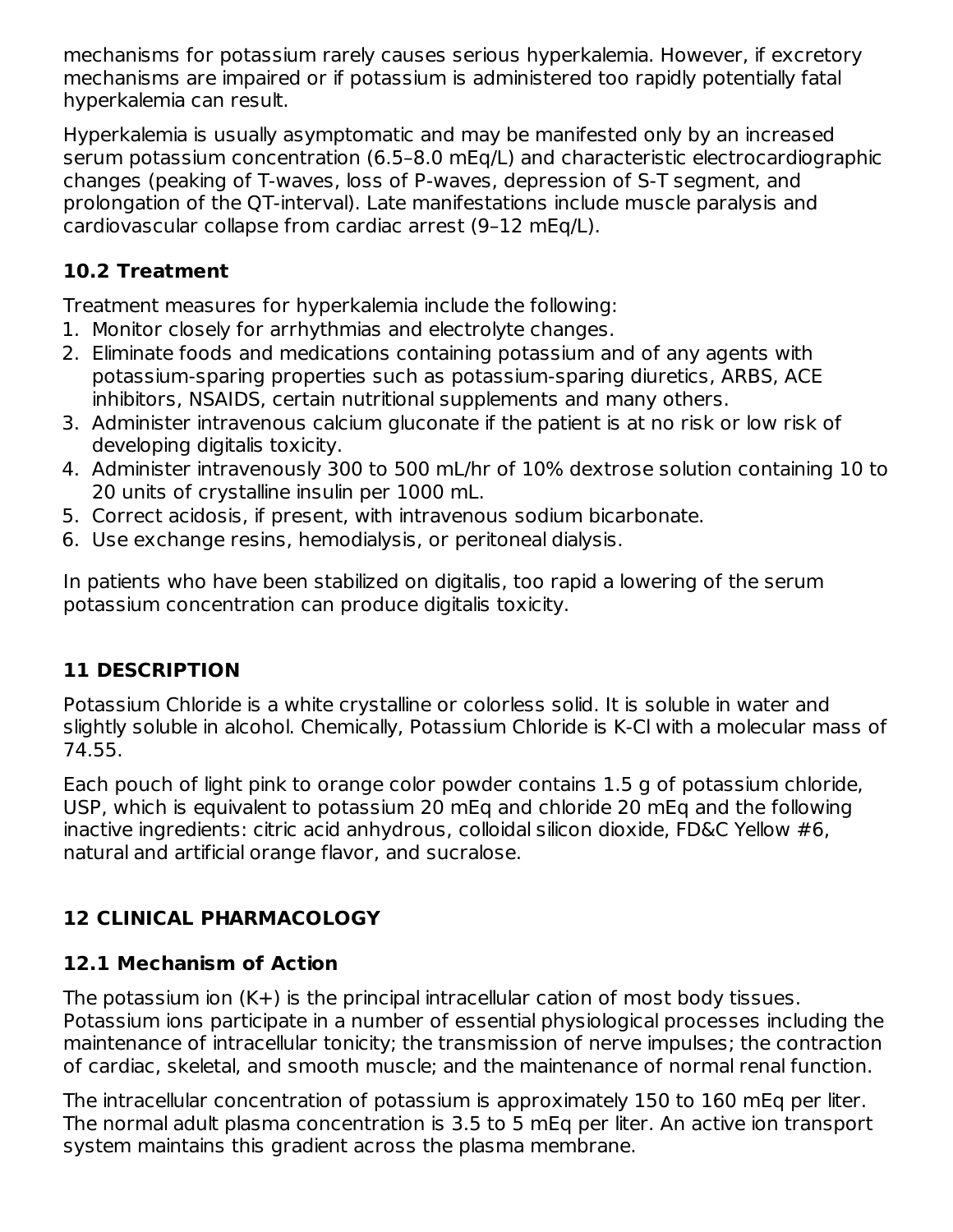Potassium is a normal dietary constituent, and under steady-state conditions the amount of potassium absorbed from the gastrointestinal tract is equal to the amount excreted in the urine. The usual dietary intake of potassium is 50 to 100 mEq per day.

# **12.3 Pharmacokinetics**

Based on published literature, the rate of absorption and urinary excretion of potassium from KCl oral solution were higher during the first few hours after dosing relative to modified release KCl products. The bioavailability of potassium, as measured by the cumulative urinary excretion of K+ over a 24 hour post dose period, is similar for KCl solution and modified release products.

## Specific Populations

# Cirrhotics

Based on published literature, the baseline corrected serum concentrations of potassium measured over 3 h after administration in cirrhotic subjects who received an oral potassium load rose to approximately twice that of normal subjects who received the same load.

# **16 HOW SUPPLIED/STORAGE AND HANDLING**

Potassium Chloride for Oral Solution, is a light pink to orange color powder available in one strength as follows:

20 mEq

NDC# 64380-875-00 pouch. Each pouch contains 1.5 g of potassium chloride providing potassium 20 mEq and chloride 20 mEq

NDC# 64380-875-68 carton of 10 pouches

NDC# 64380-875-69 carton of 30 pouches

NDC# 64380-875-70 carton of 100 pouches

# **Storage**

Store at Controlled Room Temperature, 25°C (77°F); excursions are permitted to 15° - 30°C (59° - 86°F).

Dispense in a tight, light-resistant container as defined in the USP

PROTECT from LIGHT.

Rx only

Manufactured by:

# **Strides Pharma Science Limited**

Bengaluru - 562106, India.

Distributed by:

# **Strides Pharma Inc.,**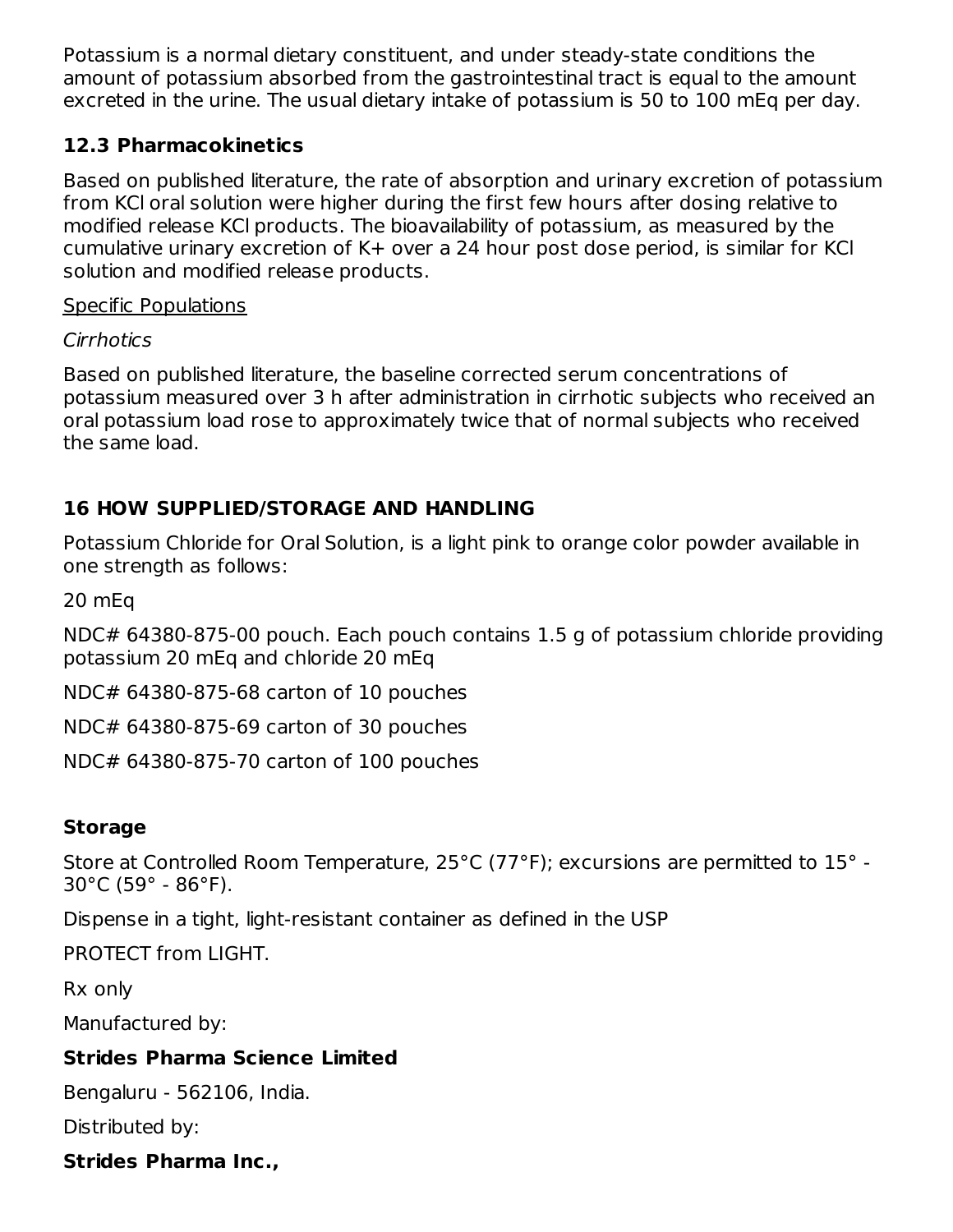East Brunswick, NJ 08816 Revised: 02/2021

#### **PACKAGE LABEL.PRINCIPAL DISPLAY PANEL**

NDC 64380-**875**-00

## **Potassium Chloride for Oral Solution, USP**

- **20 mEq**
- Rx only

## **Single Dose (1.5 g)**

Strides Pharma Science Limited



| <b>POTASSIUM CHLORIDE</b><br>potassium chloride powder, for solution |                                                      |  |               |  |  |  |  |
|----------------------------------------------------------------------|------------------------------------------------------|--|---------------|--|--|--|--|
| <b>Product Information</b>                                           |                                                      |  |               |  |  |  |  |
| <b>Product Type</b>                                                  | HUMAN PRESCRIPTION DRUG<br><b>Item Code (Source)</b> |  | NDC:64380-875 |  |  |  |  |
| <b>Route of Administration</b>                                       | ORAL                                                 |  |               |  |  |  |  |
|                                                                      |                                                      |  |               |  |  |  |  |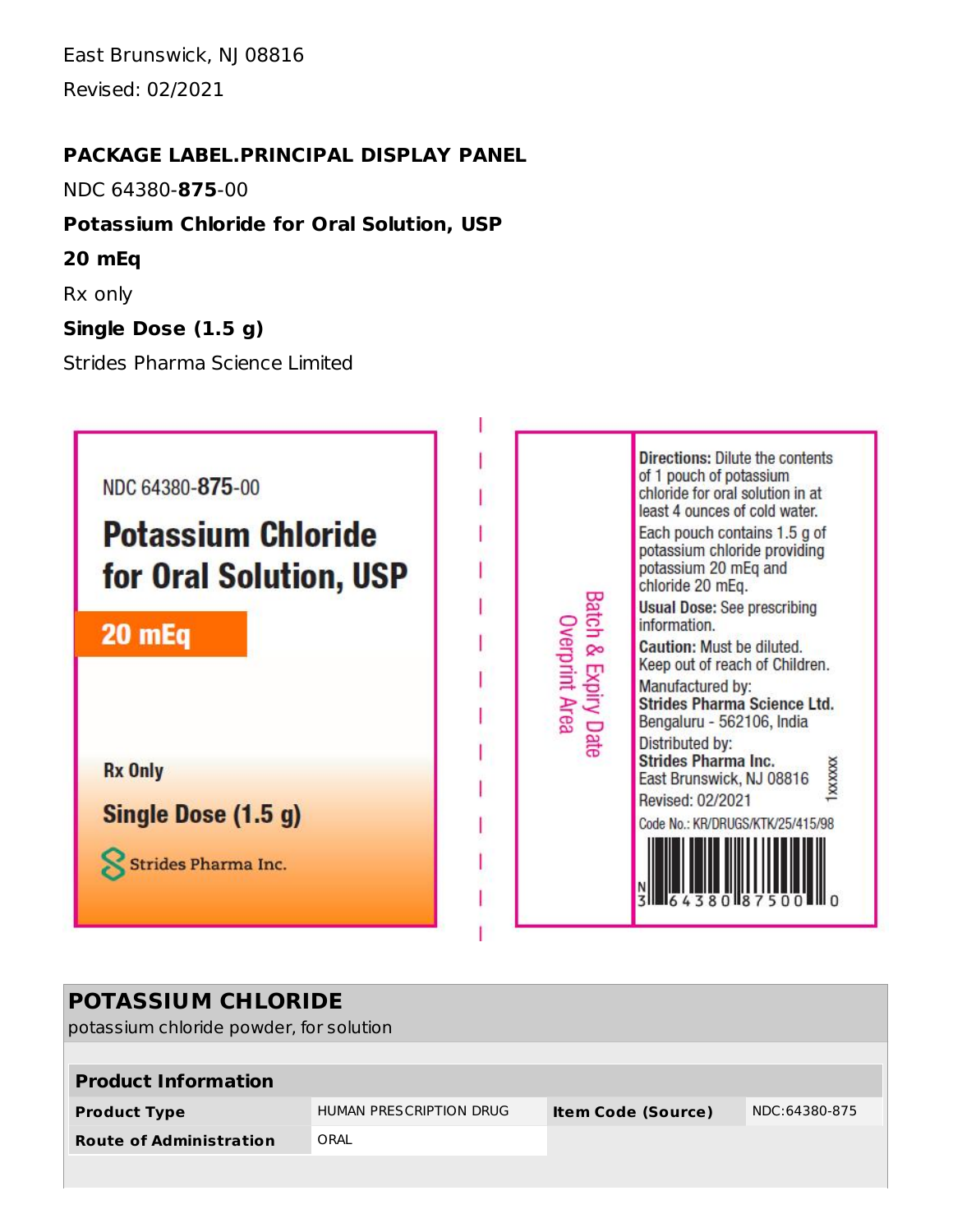|                                                                                                                |                                                                              | <b>Active Ingredient/Active Moiety</b>                                 |                                       |              |                                     |                                     |  |
|----------------------------------------------------------------------------------------------------------------|------------------------------------------------------------------------------|------------------------------------------------------------------------|---------------------------------------|--------------|-------------------------------------|-------------------------------------|--|
| <b>Ingredient Name</b>                                                                                         |                                                                              |                                                                        |                                       |              | <b>Basis of</b><br><b>Strength</b>  | <b>Strength</b>                     |  |
| POTASSIUM CHLORIDE (UNII: 660YQ98I10) (CHLORIDE ION - UNII:Q32Z N48698,<br>POTASSIUM CATION - UNII:295053K152) |                                                                              |                                                                        |                                       |              | <b>POTASSIUM</b><br><b>CHLORIDE</b> | 1.5 <sub>g</sub><br>in 1.58 g       |  |
|                                                                                                                |                                                                              |                                                                        |                                       |              |                                     |                                     |  |
|                                                                                                                | <b>Inactive Ingredients</b>                                                  |                                                                        |                                       |              |                                     |                                     |  |
|                                                                                                                |                                                                              | <b>Ingredient Name</b>                                                 |                                       |              |                                     | <b>Strength</b>                     |  |
|                                                                                                                |                                                                              | <b>SILICON DIOXIDE (UNII: ETJ7Z6XBU4)</b>                              |                                       |              |                                     |                                     |  |
|                                                                                                                |                                                                              | <b>ANHYDROUS CITRIC ACID (UNII: XF417D3PSL)</b>                        |                                       |              |                                     |                                     |  |
|                                                                                                                | <b>SUCRALOSE (UNII: 96K6UQ3ZD4)</b>                                          |                                                                        |                                       |              |                                     |                                     |  |
|                                                                                                                |                                                                              | FD&C YELLOW NO. 6 (UNII: H77VEI93A8)                                   |                                       |              |                                     |                                     |  |
|                                                                                                                |                                                                              |                                                                        |                                       |              |                                     |                                     |  |
|                                                                                                                | <b>Product Characteristics</b>                                               |                                                                        |                                       |              |                                     |                                     |  |
|                                                                                                                | Color                                                                        | ORANGE (light pink to orange color)                                    |                                       | <b>Score</b> |                                     |                                     |  |
|                                                                                                                | <b>Shape</b>                                                                 |                                                                        |                                       | <b>Size</b>  |                                     |                                     |  |
|                                                                                                                | Flavor                                                                       | ORANGE                                                                 |                                       |              | <b>Imprint Code</b>                 |                                     |  |
|                                                                                                                | <b>Contains</b>                                                              |                                                                        |                                       |              |                                     |                                     |  |
|                                                                                                                |                                                                              |                                                                        |                                       |              |                                     |                                     |  |
|                                                                                                                | <b>Packaging</b>                                                             |                                                                        |                                       |              |                                     |                                     |  |
| #                                                                                                              | <b>Item Code</b>                                                             | <b>Package Description</b>                                             | <b>Marketing Start</b><br><b>Date</b> |              |                                     | <b>Marketing End</b><br>Date        |  |
| $\mathbf{1}$                                                                                                   | NDC:64380-875-<br>70                                                         | 100 in 1 CARTON                                                        | 01/10/2022                            |              |                                     |                                     |  |
| $\mathbf{1}$                                                                                                   | NDC:64380-875- 1.58 g in 1 POUCH; Type 0: Not a Combination<br>Product<br>00 |                                                                        |                                       |              |                                     |                                     |  |
| $\overline{2}$                                                                                                 | NDC:64380-875-<br>10 in 1 CARTON<br>01/10/2022<br>68                         |                                                                        |                                       |              |                                     |                                     |  |
| $\overline{2}$<br>Product<br>00                                                                                |                                                                              | NDC:64380-875- 1.58 g in 1 POUCH; Type 0: Not a Combination            |                                       |              |                                     |                                     |  |
| 3                                                                                                              | NDC:64380-875-<br>30 in 1 CARTON<br>01/10/2022<br>69                         |                                                                        |                                       |              |                                     |                                     |  |
| 3                                                                                                              | 00                                                                           | NDC:64380-875- 1.58 g in 1 POUCH; Type 0: Not a Combination<br>Product |                                       |              |                                     |                                     |  |
|                                                                                                                |                                                                              |                                                                        |                                       |              |                                     |                                     |  |
| <b>Marketing Information</b>                                                                                   |                                                                              |                                                                        |                                       |              |                                     |                                     |  |
|                                                                                                                | <b>Marketing</b><br>Category                                                 | <b>Application Number or Monograph</b><br><b>Citation</b>              | <b>Marketing Start</b>                | <b>Date</b>  |                                     | <b>Marketing End</b><br><b>Date</b> |  |
|                                                                                                                | <b>ANDA</b>                                                                  | ANDA211667                                                             | 01/10/2022                            |              |                                     |                                     |  |
|                                                                                                                |                                                                              |                                                                        |                                       |              |                                     |                                     |  |

**Labeler -** Strides Pharma Science Limited (650738743)

**Registrant -** Strides Pharma Science Limited (650738743)